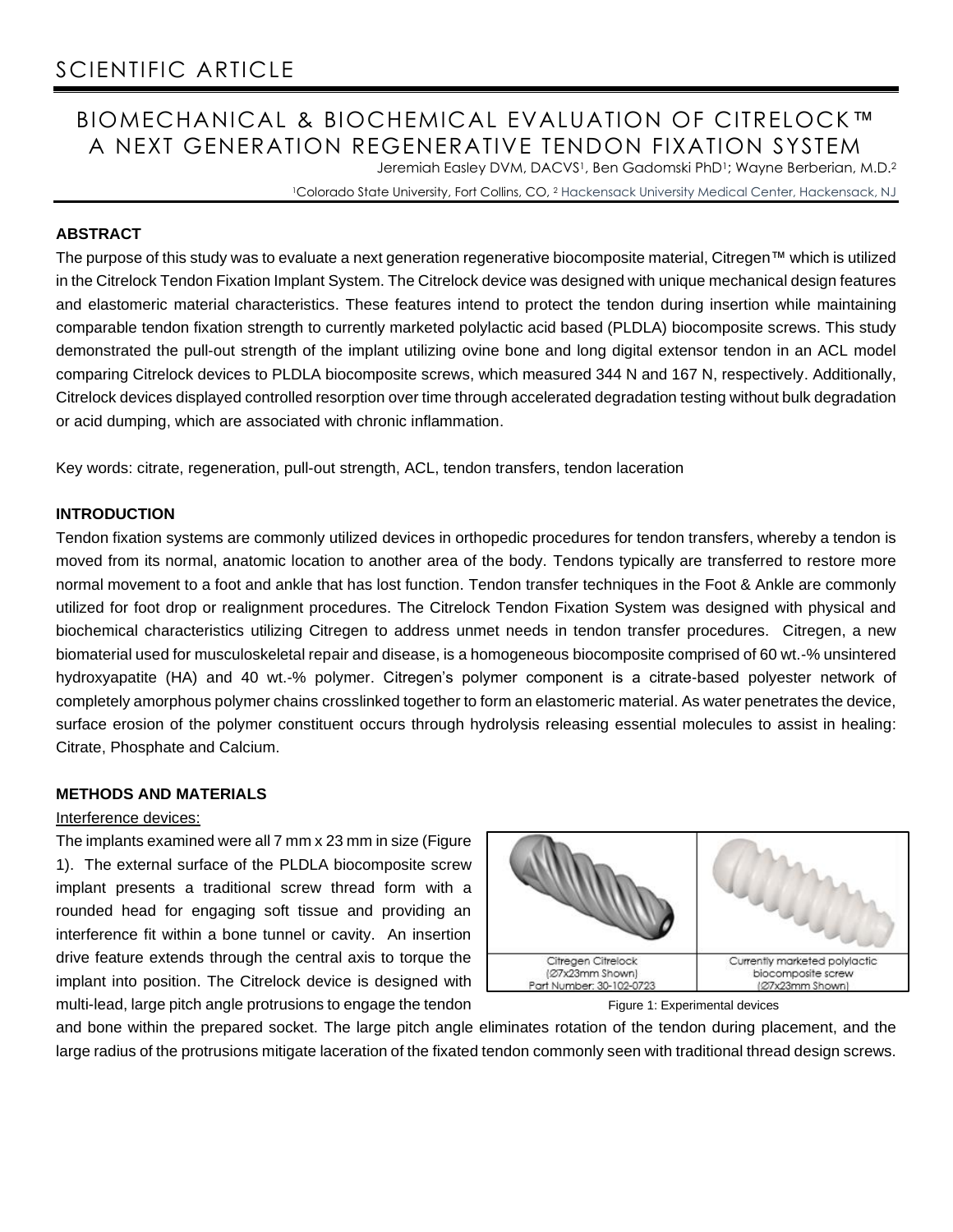#### Biomechanical Pull-out Procedure

Sheep "Ovis Aries" cadavers were utilized for the study. The sheep were skeletally mature (3+ years of age) and between 70-90 kg. The long digital extensor (LDE) tendon was harvested and served as the actual graft to replace the ACL ligament. A lateral parapatellar arthrotomy was performed to access the knee. The fat pad of the knee as well as the ACL was located, transected, and completely removed. A tibial tunnel was created at the location of the tibial attachment of the ACL, and a femoral tunnel was located as far lateral as possible relative to the posterior cruciate ligament (PCL). The LDE Tendon Graft was placed



Figure 2: Ovine ACL Model tendon placement

within the femoral tunnel and fixed in position with an interference screw. The graft was pulled down through the tibial tunnel and a second interference screw was placed to fix the tibial aspect of the graft (Figure 2, 3).



Figure 3: Micro CT illustrating the position of the Citrelock device in the ovine femur.

Specimens were mounted into the testing frame (Mini Bionix 858, MTS Systems, Eden Prairie, MN) using specially designed fixtures attached to a 5000 Newton (N) capacity force transducer (Figure 4). Solid carbon dioxide was laid around the clamp, lowering the temperature to at least -10°C, converting it into a cryo-clamp to prevent tissue slippage during testing. Specimen hydration was maintained during testing via ambient temperature physiologic saline spray.

Following cadaver surgeries, right treated knees were harvested, skinned, and delivered to the Orthopaedic Bioengineering Research Laboratory, Colorado State University (CSU). The surgically treated knee joint was trimmed at the proximal end of the femur and the distal tibia, leaving the LDE Tendon Graft across the joint. For samples allocated to destructive biomechanics, the bone of interest was potted within a polyvinyl chloride (PVC) sleeve, using a two-part epoxy resin (Smooth Cast 321, Smooth-on Inc. Easton, Pennsylvania). Prior to potting, several screws were drilled into the bones to increase their purchase within the potting sleeve.



Figure 4: Digital image showing mechanical testing fixture. Components of Interest have been highlighted.

Destructive biomechanical testing included two phases: preconditioning and ramp to failure. Ramp to failure was a destructive test and was performed last in the evaluation sequence. All loads imparted on the samples were applied quasistatically and aligned collinear to the physiologic loading direction of the tendon. All samples were loaded in the same approximate orientation with respect to bone and tendon orientation. To minimize the viscoelastic effects on the measured biomechanical response, five (n=5) tensile loading cycles ranging between 0 and 2% strain were applied for the purpose of preconditioning the tendon. The preconditioning phase was preceded by a ~2-minute preload phase. A static preload of 10 N was applied to all specimens for ~2 minutes or until the specimen was fully relaxed. To characterize structural and material properties of the repaired tissue, the specimens were quasi-statically loaded to failure at a rate of 0.5% strain/sec.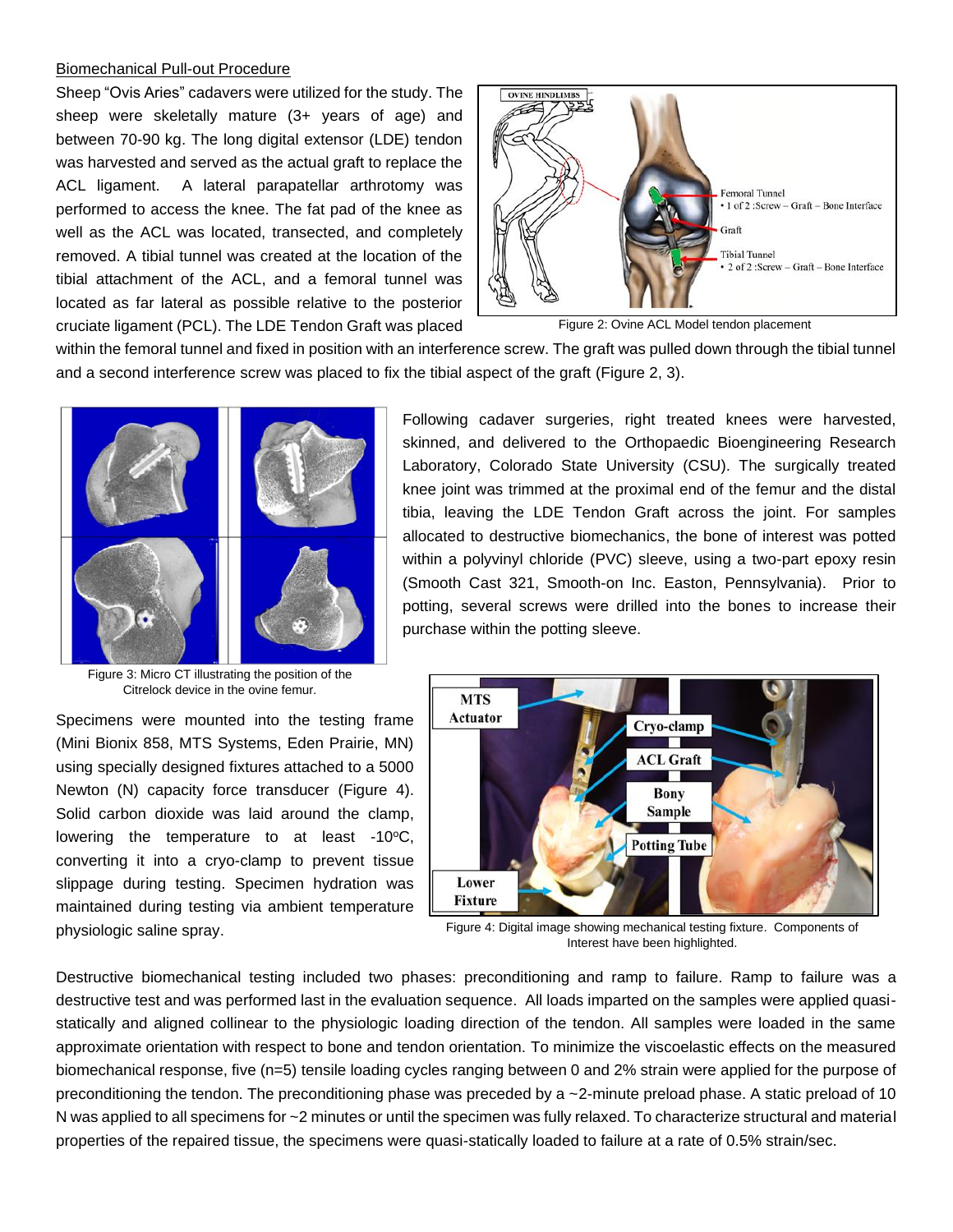### Degradation Life Cycle pH Stability

Accelerated degradation of Citrelock devices were conducted in 50 mL of phosphate buffered saline (PBS) at 77°C. Since hydroxyapatite does not resorb in PBS, the amount of polymer degradation was determined by measuring the citrate content remaining in the device via high performance liquid chromatography. Throughout the accelerated degradation study, the pH of the PBS was recorded and replaced.

#### **RESULTS**

## Pull-out testing

All implants were successfully inserted, and testing was performed. It was noted that during insertion the Citrelock implants did not twist or wind the tendons unlike the polylactic acid based (PLDLA) biocomposite screws which required approximately 7 revolutions to seat the implant and dragged the tendon around the bone tunnel. Tendon pull out testing performed on the ovine ACL reconstruction demonstrated that the mean ultimate load of the Citrelock device withstood 344 Newtons compared to 167 Newtons for the currently marketed polylactic acid based (PLDLA) biocomposite screws. (Figure 5)



Figure 5: Tendon Pull out Strength Testing



Figure 6: Citregen pH stability over accelerated lifecycle

Material Characteristics – Compressive Strength & Modulus: Compression testing of PLDLA vs Citregen (6mm x 12mm test cylinders) demonstrates that PLDLA is 10 times stiffer than Citregen, 2,905 MPa vs 284 MPa, respectively (Figure 7)**.** Citregen test cylinders had a maximum compressive strength of 7,365 Newtons, which was significantly higher than PLDLA test samples 3,442 Newtons. Citregen samples were two times stronger than PLDLA due to the material's ability to withstand high compressive forces and high strains. These material properties allow the Citrelock implants to withstand a great amount of compressive deformation without failure.

#### Degradation Life Cycle pH Stability

The hydrolysis rate of Citrelock devices was linear and controlled throughout the study and absent of any signs of rapid degradation at later time points. Although the pH of the degradation media was initially acidic, the pH stabilized after 21 days and did not drop for the remainder of the study indicating that acid dumping does not occur at late stages of the polymer lifecycle, as has been reported for polylactic and glycolic based thermoplastic materials (Figure 6).



Figure 7: Citregen vs PLDLA Compression Testing